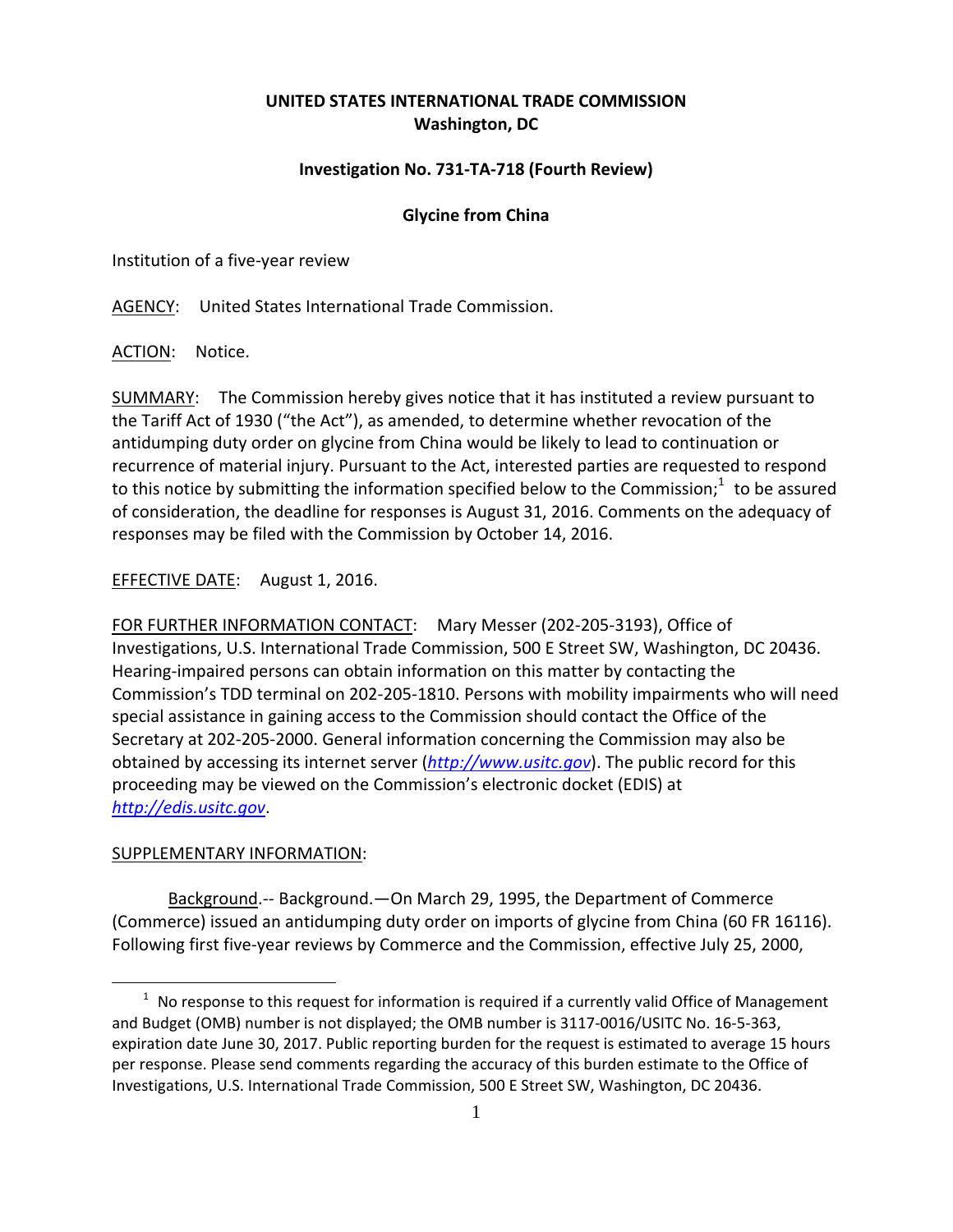Commerce issued a continuation of the antidumping duty order on imports of glycine from China (65 FR 45752). Following second five‐year reviews by Commerce and the Commission, effective November 15, 2005, Commerce issued a second continuation of the antidumping duty order on imports of glycine from China (70 FR 69316). Following the third five‐year reviews by Commerce and the Commission, effective September 19, 2011, Commerce issued a continuation of the antidumping duty order on imports of glycine from China (76 FR 57951). The Commission is now conducting a fourth review pursuant to section  $751(c)$  of the Act, as amended (19 USC 1675(c)), to determine whether revocation of the order would be likely to lead to continuation or recurrence of material injury to the domestic industry within a reasonably foreseeable time. Provisions concerning the conduct of this proceeding may be found in the Commission's Rules of Practice and Procedure at 19 CFR Parts 201, Subparts A and B and 19 CFR Part 207, Subparts A and F. The Commission will assess the adequacy of interested party responses to this notice of institution to determine whether to conduct a full review or an expedited review. The Commission's determination in any expedited review will be based on the facts available, which may include information provided in response to this notice.

Definitions. -- The following definitions apply to this review:

- (1) *Subject Merchandise* is the class or kind of merchandise that is within the scope of the five‐year review, as defined by the Department of Commerce.
- (2) The *Subject Country* in this review is China.
- (3) The *Domestic Like Product* is the domestically produced product or products which are like, or in the absence of like, most similar in characteristics and uses with, the *Subject Merchandise*. In its original determination, the Commission defined the *Domestic Like Product* as all glycine. In its expedited first and second five‐year review determinations and its full third five‐year review determination, the Commission continued to define the *Domestic Like Product* as glycine of all purity levels, coextensive with Commerce's scope.
- (4) The *Domestic Industry* is the U.S. producers as a whole of the *Domestic Like Product*, or those producers whose collective output of the *Domestic Like Product* constitutes a major proportion of the total domestic production of the product. In its original determination and its first and second expedited five‐year review determinations, the Commission defined the *Domestic Industry* as all domestic producers of glycine.
- (5) An *Importer* is any person or firm engaged, either directly or through a parent company or subsidiary, in importing the *Subject Merchandise* into the United States from a foreign manufacturer or through its selling agent.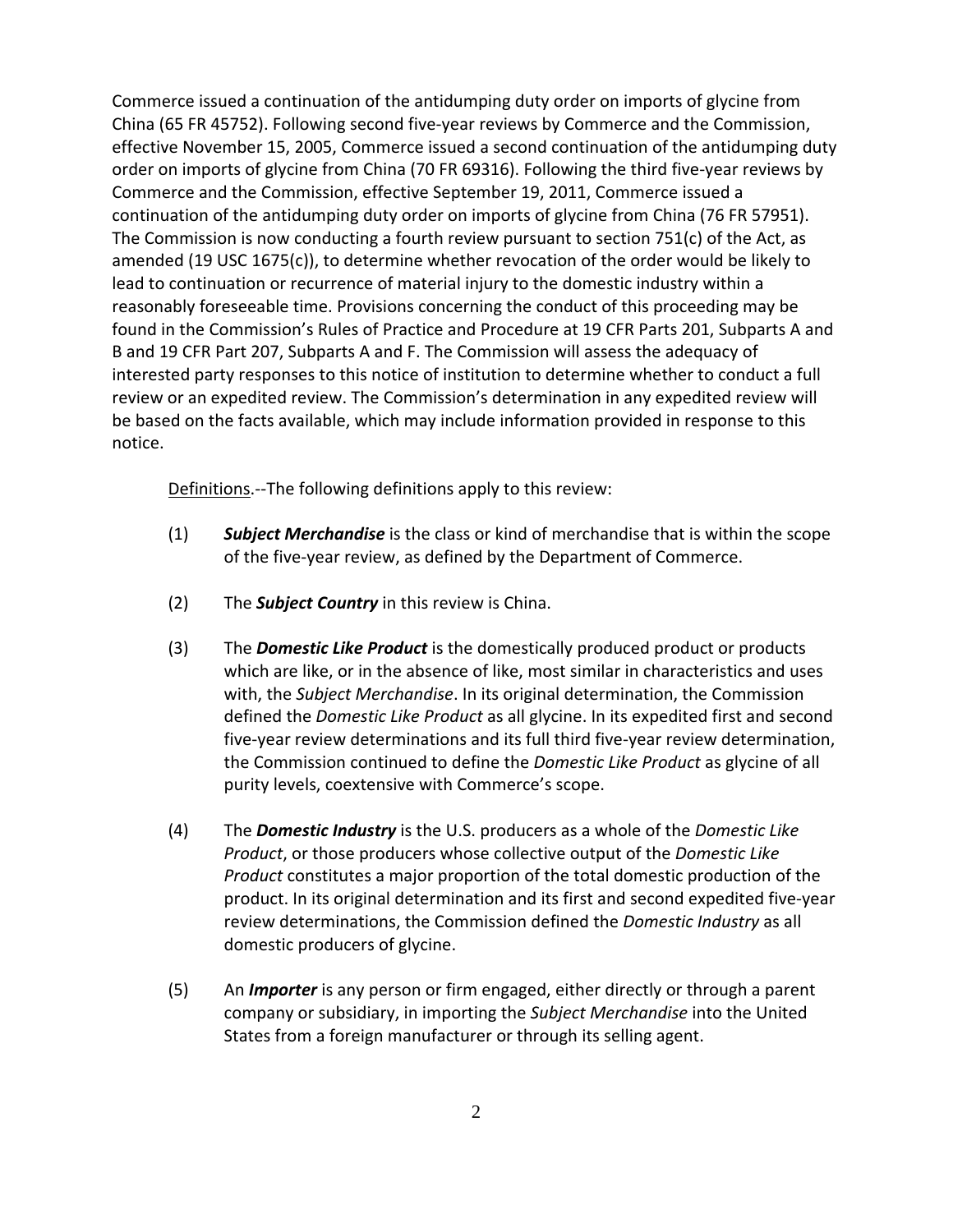Participation in the proceeding and public service list.--Persons, including industrial users of the *Subject Merchandise* and, if the merchandise is sold at the retail level, representative consumer organizations, wishing to participate in the proceeding as parties must file an entry of appearance with the Secretary to the Commission, as provided in section 201.11(b)(4) of the Commission's rules, no later than 21 days after publication of this notice in the *Federal Register*. The Secretary will maintain a public service list containing the names and addresses of all persons, or their representatives, who are parties to the proceeding.

Former Commission employees who are seeking to appear in Commission five‐year reviews are advised that they may appear in a review even if they participated personally and substantially in the corresponding underlying original investigation or an earlier review of the same underlying investigation. The Commission's designated agency ethics official has advised that a five‐year review is not the same particular matter as the underlying original investigation, and a five‐year review is not the same particular matter as an earlier review of the same underlying investigation for purposes of 18 U.S.C. 207, the post employment statute for Federal employees, and Commission rule 201.15(b) (19 CFR 201.15(b)), 79 FR 3246 (Jan. 17, 2014), 73 FR 24609 (May 5, 2008). Consequently, former employees are not required to seek Commission approval to appear in a review under Commission rule 19 CFR 201.15, even if the corresponding underlying original investigation or an earlier review of the same underlying investigation was pending when they were Commission employees. For further ethics advice on this matter, contact Carol McCue Verratti, Deputy Agency Ethics Official, at 202‐205‐3088.

Limited disclosure of business proprietary information (BPI) under an administrative protective order (APO) and APO service list.--Pursuant to section 207.7(a) of the Commission's rules, the Secretary will make BPI submitted in this proceeding available to authorized applicants under the APO issued in the proceeding, provided that the application is made no later than 21 days after publication of this notice in the *Federal Register*. Authorized applicants must represent interested parties, as defined in 19 U.S.C. 1677(9), who are parties to the proceeding. A separate service list will be maintained by the Secretary for those parties authorized to receive BPI under the APO.

Certification.‐‐Pursuant to section 207.3 of the Commission's rules, any person submitting information to the Commission in connection with this proceeding must certify that the information is accurate and complete to the best of the submitter's knowledge. In making the certification, the submitter will acknowledge that information submitted in response to this request for information and throughout this proceeding or other proceeding may be disclosed to and used: (i) by the Commission, its employees and Offices, and contract personnel (a) for developing or maintaining the records of this or a related proceeding, or (b) in internal investigations, audits, reviews, and evaluations relating to the programs, personnel, and operations of the Commission including under 5 U.S.C. Appendix 3; or (ii) by U.S. government employees and contract personnel, solely for cybersecurity purposes. All contract personnel will sign appropriate nondisclosure agreements.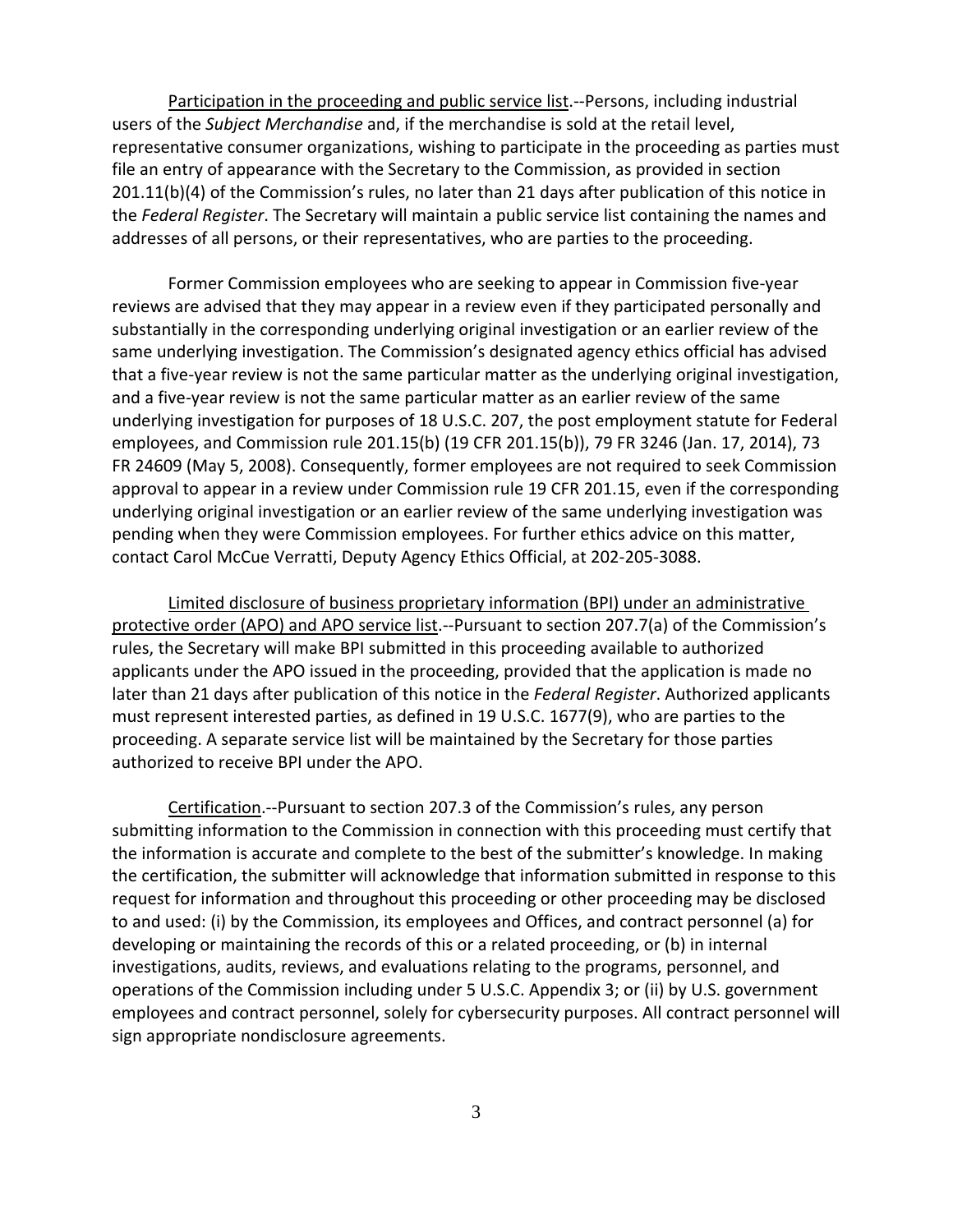Written submissions.‐‐Pursuant to section 207.61 of the Commission's rules, each interested party response to this notice must provide the information specified below. The deadline for filing such responses is August 31, 2016. Pursuant to section 207.62(b) of the Commission's rules, eligible parties (as specified in Commission rule 207.62(b)(1)) may also file comments concerning the adequacy of responses to the notice of institution and whether the Commission should conduct an expedited or full review. The deadline for filing such comments is October 14, 2016. All written submissions must conform with the provisions of section 201.8 of the Commission's rules; any submissions that contain BPI must also conform with the requirements of sections 201.6, 207.3, and 207.7 of the Commission's rules. The Commission's Handbook on E-Filing, available on the Commission's website at http://edis.usitc.gov, elaborates upon the Commission's rules with respect to electronic filing. Also, in accordance with sections 201.16(c) and 207.3 of the Commission's rules, each document filed by a party to the proceeding must be served on all other parties to the proceeding (as identified by either the public or APO service list as appropriate), and a certificate of service must accompany the document (if you are not a party to the proceeding you do not need to serve your response).

Inability to provide requested information.‐‐Pursuant to section 207.61(c) of the Commission's rules, any interested party that cannot furnish the information requested by this notice in the requested form and manner shall notify the Commission at the earliest possible time, provide a full explanation of why it cannot provide the requested information, and indicate alternative forms in which it can provide equivalent information. If an interested party does not provide this notification (or the Commission finds the explanation provided in the notification inadequate) and fails to provide a complete response to this notice, the Commission may take an adverse inference against the party pursuant to section 776(b) of the Act (19 U.S.C. 1677e(b)) in making its determination in the review.

INFORMATION TO BE PROVIDED IN RESPONSE TO THIS NOTICE OF INSTITUTION: As used below, the term "firm" includes any related firms.

- (1) The name and address of your firm or entity (including World Wide Web address) and name, telephone number, fax number, and E‐mail address of the certifying official.
- (2) A statement indicating whether your firm/entity is an interested party under 19 U.S.C. 1677(9) and if so, how, including whether your firm/entity is a U.S. producer of the *Domestic Like Product*, a U.S. union or worker group, a U.S. importer of the *Subject Merchandi*se, a foreign producer or exporter of the *Subject Merchandise*, a U.S. or foreign trade or business association (a majority of whose members are interested parties under the statute), or another interested party (including an explanation). If you are a union/worker group or trade/business association, identify the firms in which your workers are employed or which are members of your association.
- (3) A statement indicating whether your firm/entity is willing to participate in this proceeding by providing information requested by the Commission.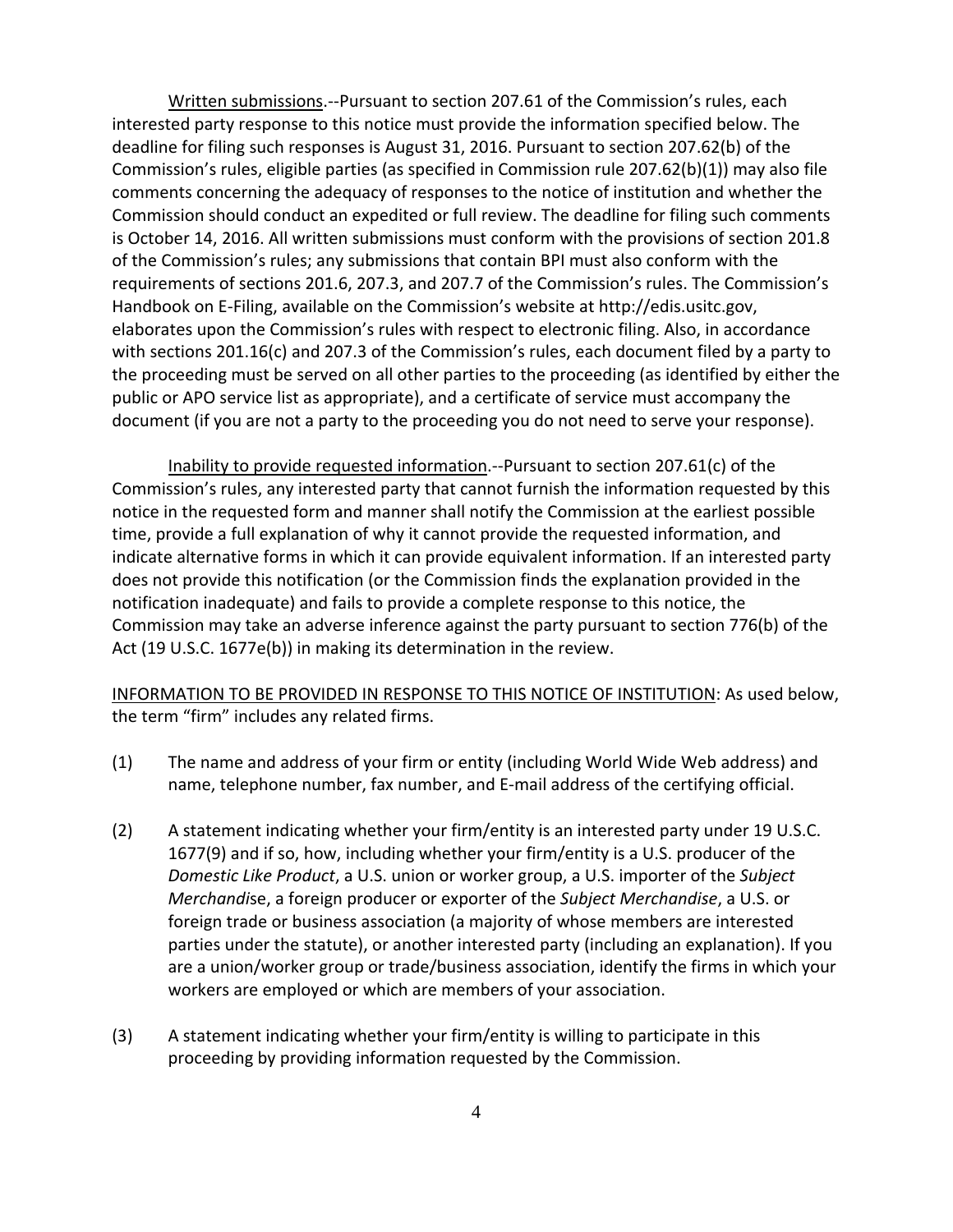- (4) A statement of the likely effects of the revocation of the antidumping duty order on the *Domestic Industry* in general and/or your firm/entity specifically. In your response, please discuss the various factors specified in section 752(a) of the Act (19 U.S.C. 1675a(a)) including the likely volume of subject imports, likely price effects of subject imports, and likely impact of imports of *Subject Merchandise* on the *Domestic Industry*.
- (5) A list of all known and currently operating U.S. producers of the *Domestic Like Product*. Identify any known related parties and the nature of the relationship as defined in section 771(4)(B) of the Act (19 U.S.C. 1677(4)(B)).
- (6) A list of all known and currently operating U.S. importers of the *Subject Merchandise* and producers of the *Subject Merchandise* in the *Subject Country* that currently export or have exported *Subject Merchandise* to the United States or other countries after 2010.
- (7) A list of 3‐5 leading purchasers in the U.S. market for the *Domestic Like Product* and the *Subject Merchandise* (including street address, World Wide Web address, and the name, telephone number, fax number, and E‐mail address of a responsible official at each firm).
- (8) A list of known sources of information on national or regional prices for the *Domestic Like Product* or the *Subject Merchandise* in the U.S. or other markets.
- (9) If you are a U.S. producer of the *Domestic Like Product*, provide the following information on your firm's operations on that product during calendar year 2015, except as noted (report quantity data in pounds and value data in U.S. dollars, f.o.b. plant). If you are a union/worker group or trade/business association, provide the information, on an aggregate basis, for the firms in which your workers are employed/which are members of your association.
	- (a) Production (quantity) and, if known, an estimate of the percentage of total U.S. production of the *Domestic Like Product* accounted for by your firm's(s') production;
	- (b) Capacity (quantity) of your firm to produce the *Domestic Like Product* (i.e., the level of production that your establishment(s) could reasonably have expected to attain during the year, assuming normal operating conditions (using equipment and machinery in place and ready to operate), normal operating levels (hours per week/weeks per year), time for downtime, maintenance, repair, and cleanup, and a typical or representative product mix);
	- (c) the quantity and value of U.S. commercial shipments of the *Domestic Like Product* produced in your U.S. plant(s);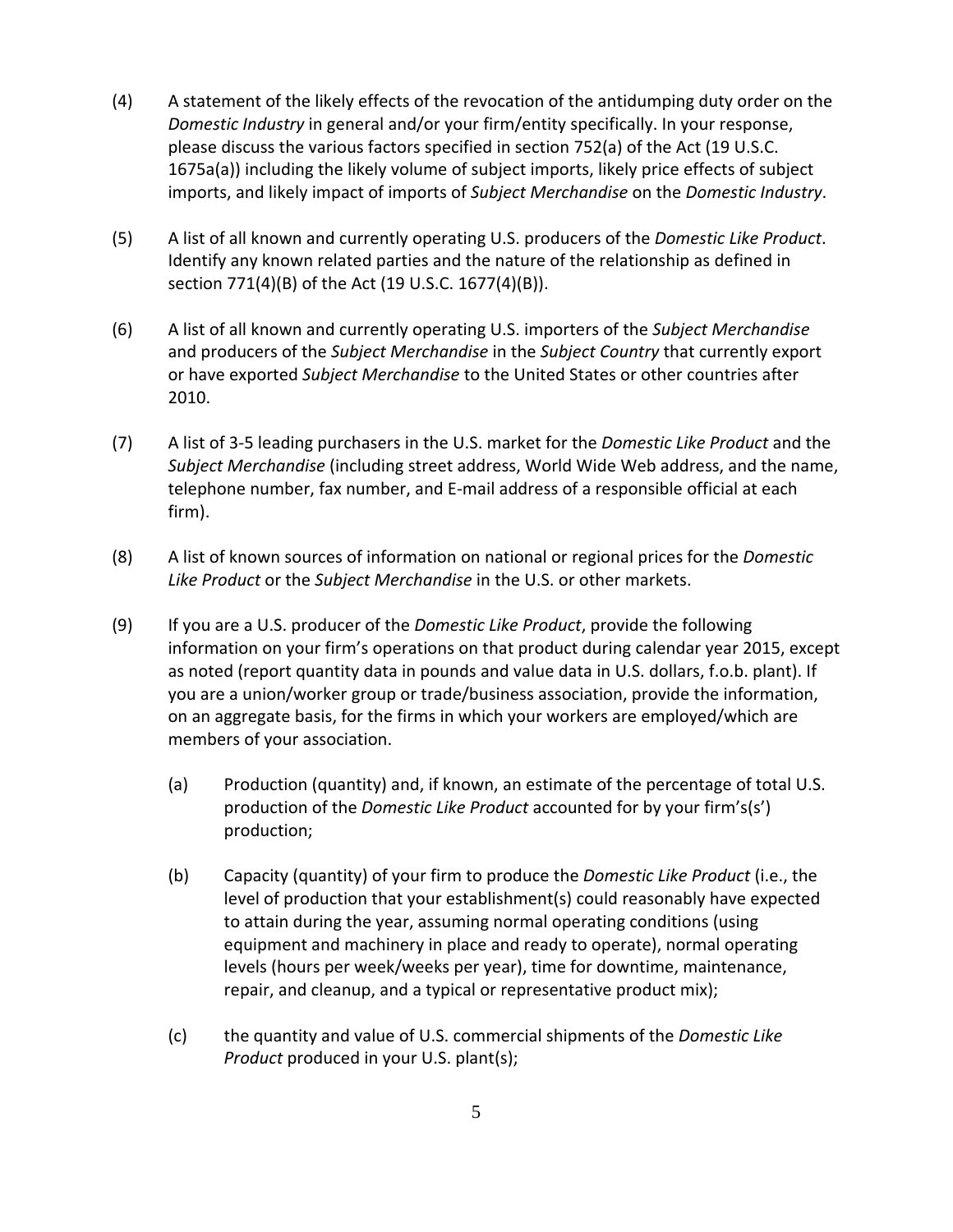- (d) the quantity and value of U.S. internal consumption/company transfers of the *Domestic Like Product* produced in your U.S. plant(s); and
- (e) the value of (i) net sales, (ii) cost of goods sold (COGS), (iii) gross profit, (iv) selling, general and administrative (SG&A) expenses, and (v) operating income of the *Domestic Like Product* produced in your U.S. plant(s) (include both U.S. and export commercial sales, internal consumption, and company transfers) for your most recently completed fiscal year (identify the date on which your fiscal year ends).
- (10) If you are a U.S. importer or a trade/business association of U.S. importers of the *Subject Merchandise* from the *Subject Country*, provide the following information on your firm's(s') operations on that product during calendar year 2015 (report quantity data in pounds and value data in U.S. dollars). If you are a trade/business association, provide the information, on an aggregate basis, for the firms which are members of your association.
	- (a) The quantity and value (landed, duty‐paid but not including antidumping duties) of U.S. imports and, if known, an estimate of the percentage of total U.S. imports of *Subject Merchandise* from the *Subject Country* accounted for by your firm's(s') imports;
	- (b) the quantity and value (f.o.b. U.S. port, including antidumping duties) of U.S. commercial shipments of *Subject Merchandise* imported from the *Subject Country*; and
	- (c) the quantity and value (f.o.b. U.S. port, including antidumping duties) of U.S. internal consumption/company transfers of *Subject Merchandise* imported from the *Subject Country*.
- (11) If you are a producer, an exporter, or a trade/business association of producers or exporters of the *Subject Merchandise* in the *Subject Country*, provide the following information on your firm's(s') operations on that product during calendar year 2015 (report quantity data in pounds and value data in U.S. dollars, landed and duty‐paid at the U.S. port but not including antidumping duties). If you are a trade/business association, provide the information, on an aggregate basis, for the firms which are members of your association.
	- (a) Production (quantity) and, if known, an estimate of the percentage of total production of *Subject Merchandise* in the *Subject Country* accounted for by your firm's(s') production;
	- (b) Capacity (quantity) of your firm(s) to produce the *Subject Merchandise* in the *Subject Country* (i.e., the level of production that your establishment(s) could